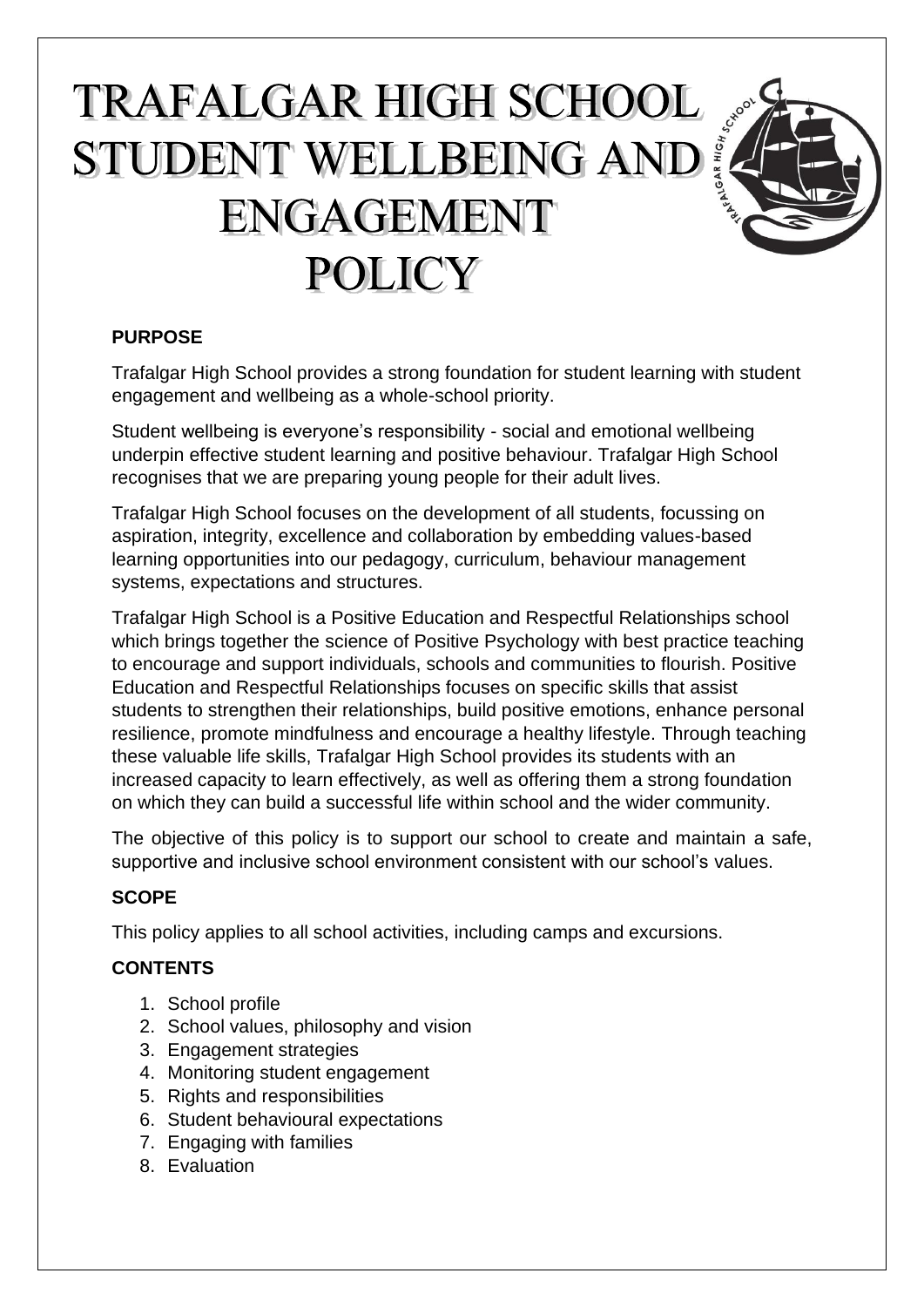# **POLICY**

## **1. School profile**

At Trafalgar High School we provide a caring, supportive and challenging learning environment where all students have the opportunity to achieve and develop as lifelong learners who actively participate in their community.

Trafalgar is a small country town (pop. approximately 4000), located 115km east of Melbourne, on the Princes Highway, in Gippsland. Trafalgar High School, established in 1963, is a medium sized, Years 7 – 12 standalone provider of secondary education. The school has a teaching staff of 54.5 EFT, with a current enrolment of approximately 770 in 2020. The nearest Secondary College is 15 km away.

## **2. School values, philosophy and vision**

Our school's vision is to strive to provide a caring, supportive and challenging learning environment where all students have the opportunity to achieve and develop as lifelong learners, who actively participate in their community. Students, staff and members of our school community are encouraged to live and demonstrate our core values of aspiration, excellence, integrity and collaboration. Trafalgar High School is committed to recognising diversity by maintaining a highly skilled, motivated and energetic workforce who are better able to meet the needs of a diverse school community.

We aim to prepare students for the challenges of the 21st Century in which creativity, cooperative work, connectedness to the world and adaptability are key features. The school aspires to provide a contemporary approach to teaching and learning in its purposeful learning environment.

It is in this context that Trafalgar High School has a Positive Education approach to teaching and learning that recognises the critical connection between curriculum, pedagogy and relationships. It is within the Framework for Improving Student Outcomes (FISO) that the school aims to ensure a common language for improvement with a strong focus on:

- Excellence in teaching and learning
- **•** Professional leadership
- Positive climate for learning
- Community engagement in learning

(Refer to *Framework for Improving Student Outcome* [http://www.education.vic.gov.au/school/principals/management/Pages/schoolperform](http://www.education.vic.gov.au/school/principals/management/Pages/schoolperformance.aspx) [ance.aspx\)](http://www.education.vic.gov.au/school/principals/management/Pages/schoolperformance.aspx)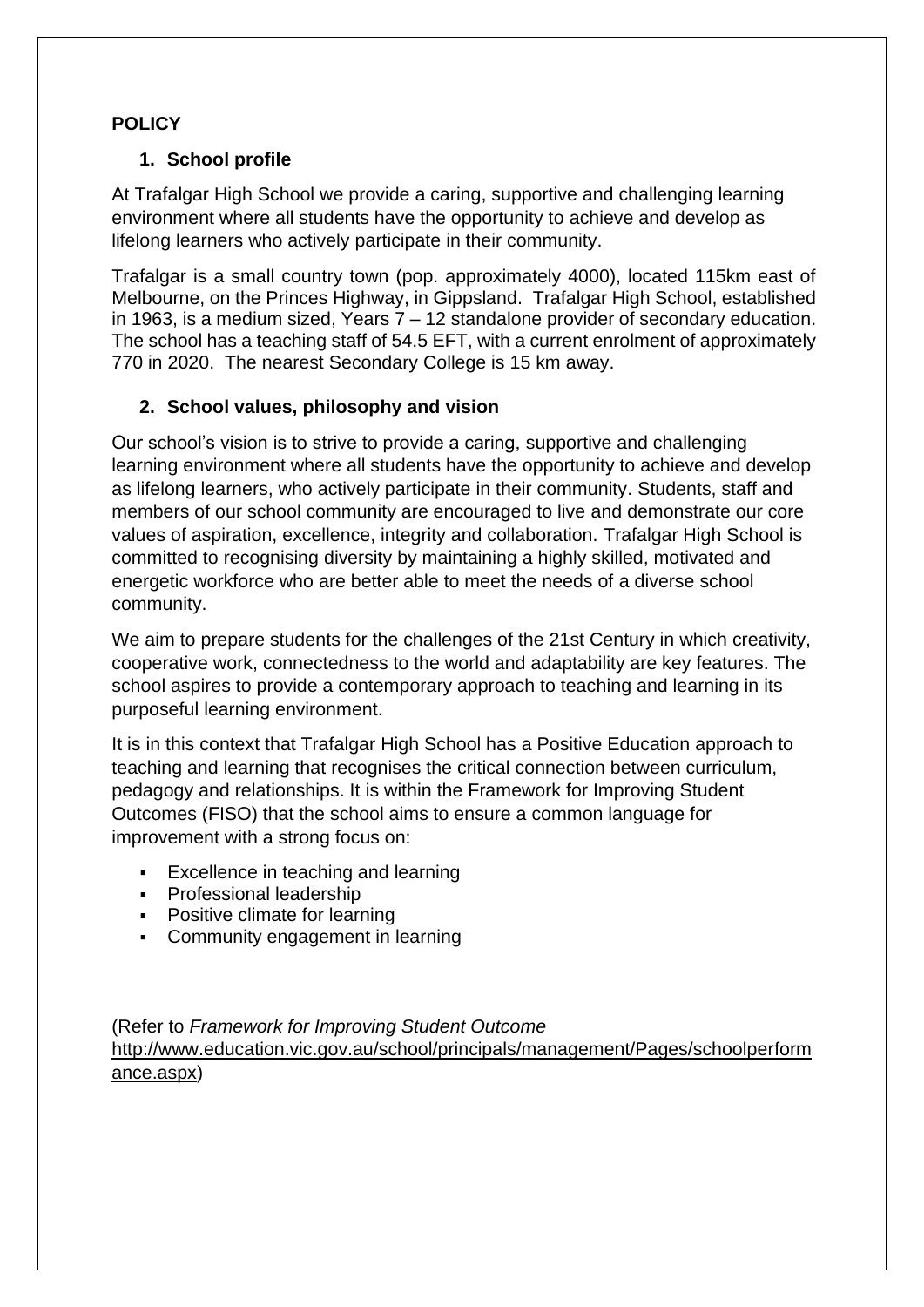### **3. Engagement strategies**

Student engagement can be defined as three interrelated components: behavioural, emotional and cognitive.

- **Behavioural engagement** refers to students' participation in education, including academic, social and extracurricular activities of the school.
- **Emotional engagement** encompasses students' emotional reactions in the classroom and in the school. It can be defined as students' sense of belonging or connectedness to the school.
- **Cognitive engagement** relates to students' investment in learning and their intrinsic motivation and self-regulation.

## *Universal engagement strategies*

- High and consistent expectations of all staff, students and parents and carers
- Prioritise positive relationships between staff and students, recognising the fundamental role this plays in building and sustaining student wellbeing
- Creating a culture that is inclusive, engaging and supportive
- Welcoming all parents/carers and being responsive to them as partners in learning
- Analysing and being responsive to a range of school data such as attendance, attitudes to school survey, parent survey data, student management data and school level assessment data
- Deliver a broad curriculum including vet programs, VCE and VCAL to ensure that students are able to choose subjects and programs that are tailored to their interests, strengths and aspirations
- Teachers at Trafalgar high school use the gradual release of responsibility instructional framework to ensure an explicit, common and shared model of instruction to ensure that evidenced-based, high yield teaching practices are incorporated into all lessons
- Teachers at Trafalgar high school adopt a broad range of teaching and assessment approaches to effectively respond to the diverse learning styles, strengths and needs of our students and follow the standards set by the Victorian Institute of Teaching
- Our school's statement of values are incorporated into our curriculum and promoted to students, staff and parents so that they are shared and celebrated as the foundation of our school community
- Carefully planned transition programs to support students moving into different stages of their schooling
- Positive behaviour and student achievement is acknowledged in the classroom, and formally in school assemblies and communication to parents
- Monitor student attendance and implement attendance improvement strategies at a whole-school, cohort and individual level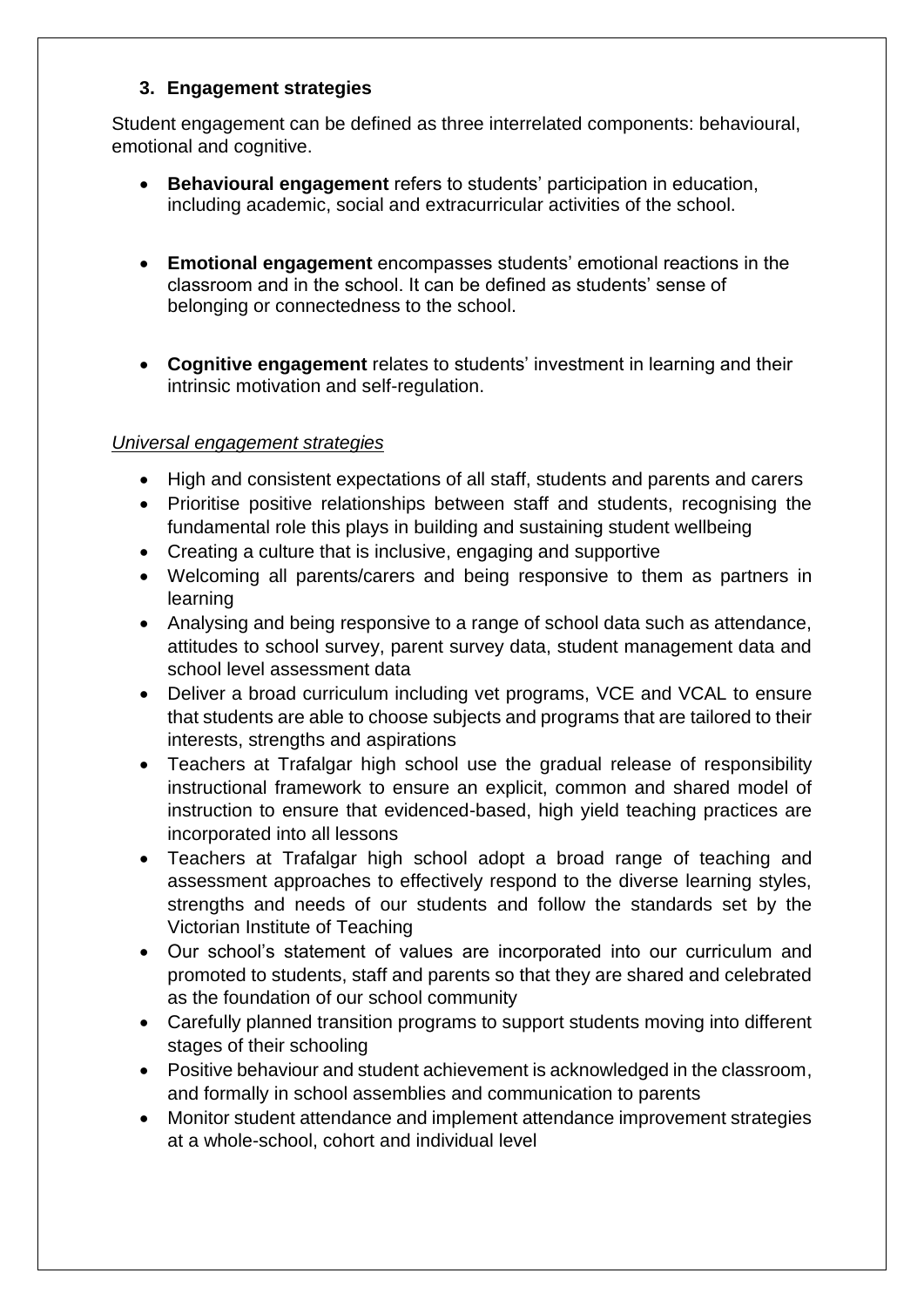- Students have the opportunity to contribute to and provide feedback on decisions about school operations through the Student Representative Council and other forums. Students are also encouraged to speak with their teachers, Year Level Coordinator, Assistant Principal and Principal whenever they have any questions or concerns.
- Create opportunities for cross—age connections amongst students through the performing arts, athletics, music programs and peer led programs
- All students are welcome to self-refer to the Student Wellbeing Coordinator, School Nurse, School Chaplain, Year Level Coordinators, Sub School Leaders, Assistant Principal and Principal if they would like to discuss a particular issue or feel as though they may need support of any kind. We are proud to have an 'open door' policy where students and staff are partners in learning
- Trafalgar High School is committed to the use of restorative practices with students. These practices are concerned with establishing or re-establishing social equality in relationships.
- We engage in school wide positive behaviour support with our staff and students, which includes programs such as:
	- o Respectful Relationships
	- o Positive Education
	- o Safe Schools
- Programs, incursions and excursions developed to address issue specific behaviour (i.e. Anger management programs) and encourage community engagement
- Opportunities for student inclusion (i.e. Sports teams, clubs, recess and lunchtime activities)

#### *Targeted engagement strategies*

- Each year group has a Year Level Coordinator who is responsible for their year, who monitor the health and wellbeing of students in their year, and act as a point of contact for students who may need additional support
- As students' progress through Trafalgar High School they are supported to develop a Career Action Plan, with targeted goals and support to plan for their future
- Connect all Koorie students with a Koorie Engagement Support Officer (KESO)
- All students in Out of Home Care will be appointed a Learning Mentor, have an Individual Learning Plan and will be referred to Student Support Services for an Educational Needs Assessment
- Trafalgar High School assists students to plan their Year 10 work experience, supported by their Career Action Plan
- Wellbeing and health staff will undertake health promotion and social skills development in response to needs identified by student wellbeing data, classroom teachers or other school staff each year
- Staff will apply a trauma-informed approach to working with students who have experienced trauma
- As all students transition into senior school, they are supported through a course counselling process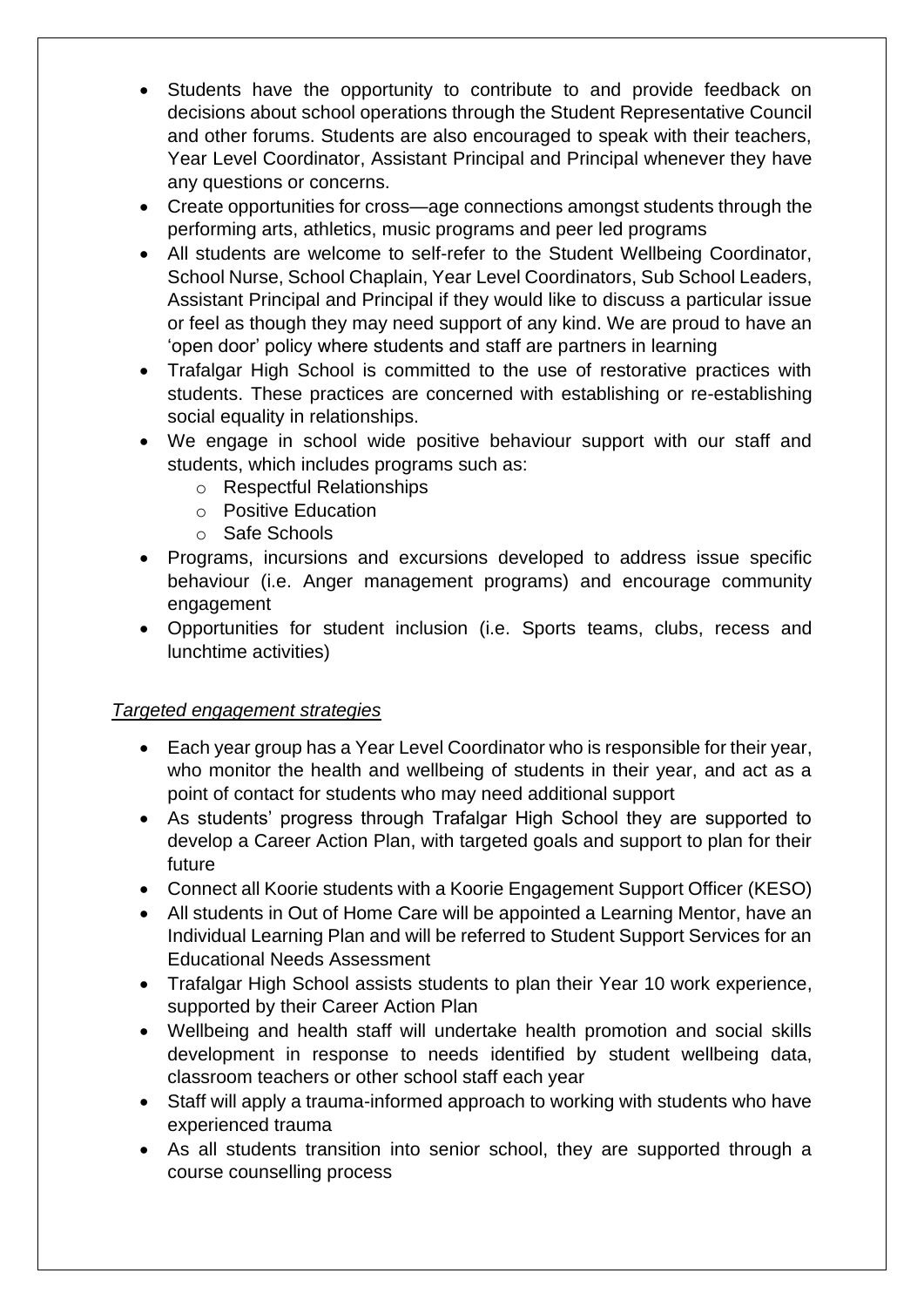• Year 12 students regularly meet with senior school staff to support their transition beyond senior studies

#### *Individual engagement strategies*

- Student Support Groups, see: http://www.education.vic.gov.au/school/principals/spag/participation/pages/su pportgroups.aspx
- Individual Learning Plan and Behaviour Support Plan
- Program for Students with Disabilities
- Positive Choices strategies and self-management strategies
- Referral to Student Welfare Coordinator and Student Support Services
- Referral to Orange Door, Headspace
- Locally managed school GP partnership
- Regular Key Contact Meetings scheduled with the SSSO and sub-school leadership team
- Navigator
- Lookout

## **4. Monitoring student engagement**

At Trafalgar High School, we use the following strategies and tools to document and monitor every student's development and progress

- Personal, health and learning information gathered upon enrolment and while the student is enrolled
- Attendance records
- Academic performance
- Observations by school staff such as changes in engagement, behaviour, selfcare, social connectedness and motivation
- Attendance, detention and suspension data
- Engagement with families
- Self-referrals or referrals from peers
- Multi-purpose period (MPP) and form teacher check in system
- Course counselling and pathway planning

#### **5. Rights and responsibilities**

All members of our school community have a right to experience a safe and supportive school environment. We expect that all students, staff, parents and carers treat each other with respect and dignity.

*Students have the right to:*

- Participate fully in their education
- Feel safe, secure and happy at school
- Learn in an environment free from bullying, harassment, violence, discrimination or intimidation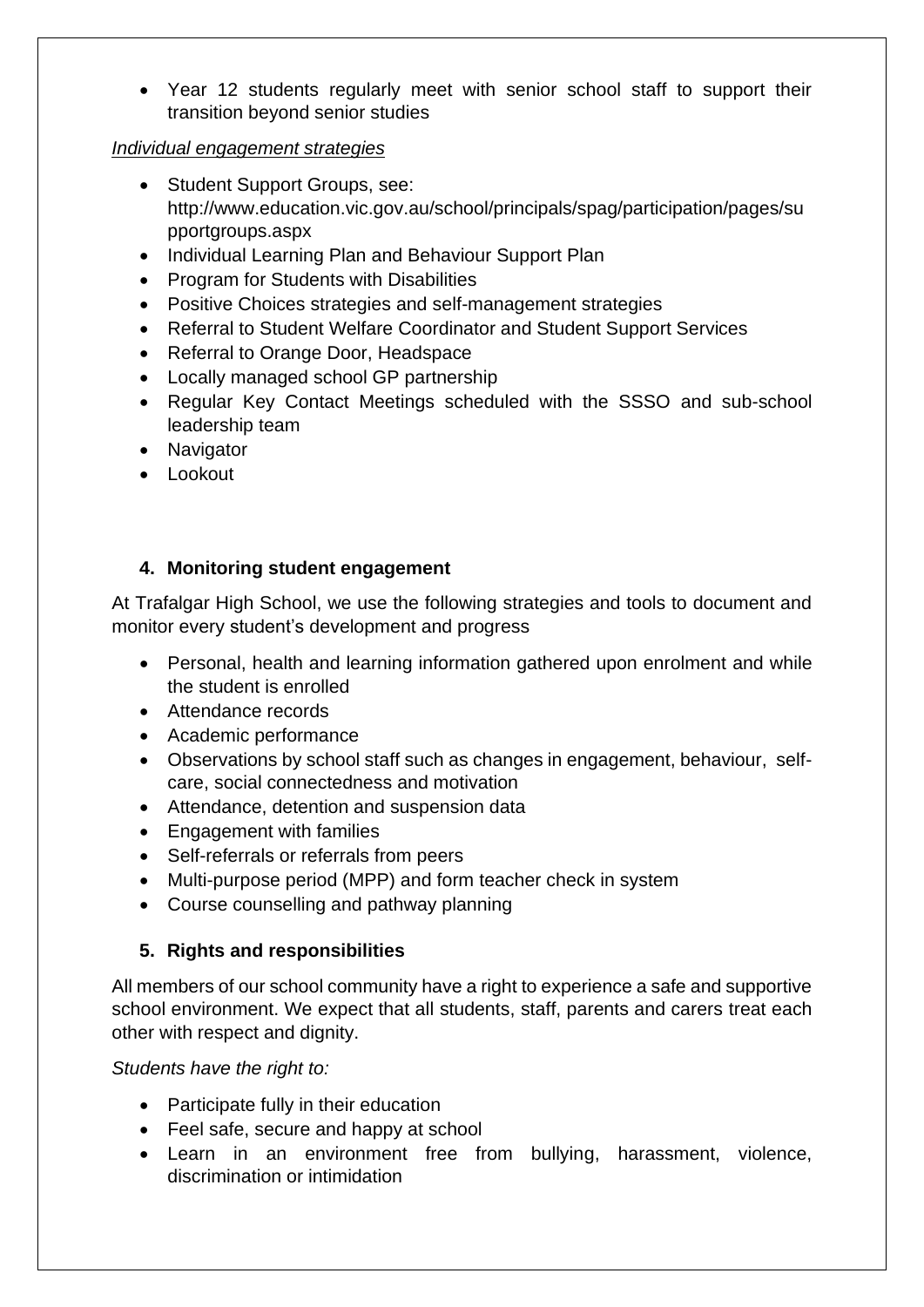• express their ideas, feelings and concerns.

#### *Students have the responsibility to:*

- Participate fully in their educational program
- Display positive behaviours that demonstrate respect for themselves, their peers, their teachers and members of the school community
- Respect the right of others to learn.

## *Parents have the right to:*

• Parents/carers have a right to expect that their children will be educated in a secure environment in which care, courtesy and respect for the rights of others are encouraged

Parents/carers have a responsibility to:

- Promote positive educational outcomes for their children by taking an active interest in their child's educational progress and by modelling positive behaviours.
- Ensure their child's regular attendance
- Engage in regular and constructive communication with school staff regarding their child's learning.
- Support the school in maintaining a safe and respectful learning environment for all students.

#### *School personnel have a right to*

- Expect that they will be able to work in an orderly and cooperative environment
- Be informed, within privacy requirements, about matters relating to students that will affect the teaching and learning program for that student
	- Be treated with respect and fairness that conforms with Workplace Occupational Health and Safety [\(http://www.worksafe.vic.gov.au/safety-and](http://www.worksafe.vic.gov.au/safety-and-prevention/health-and-safety-topics/occupational-violence)[prevention/health-and-safety-topics/occupational-violence\)](http://www.worksafe.vic.gov.au/safety-and-prevention/health-and-safety-topics/occupational-violence)

#### *Staff personnel have a responsibility to*

- Consistently implement the student engagement policy.
- Know how students learn and how to work effectively with them.
- Know the content they teach.
- Plan and assess for effective learning.
- Create and maintain safe and challenging learning environments.
- Use a range of teaching strategies and resources to engage students in effective learning.
- Treat all students and staff with respect and fairness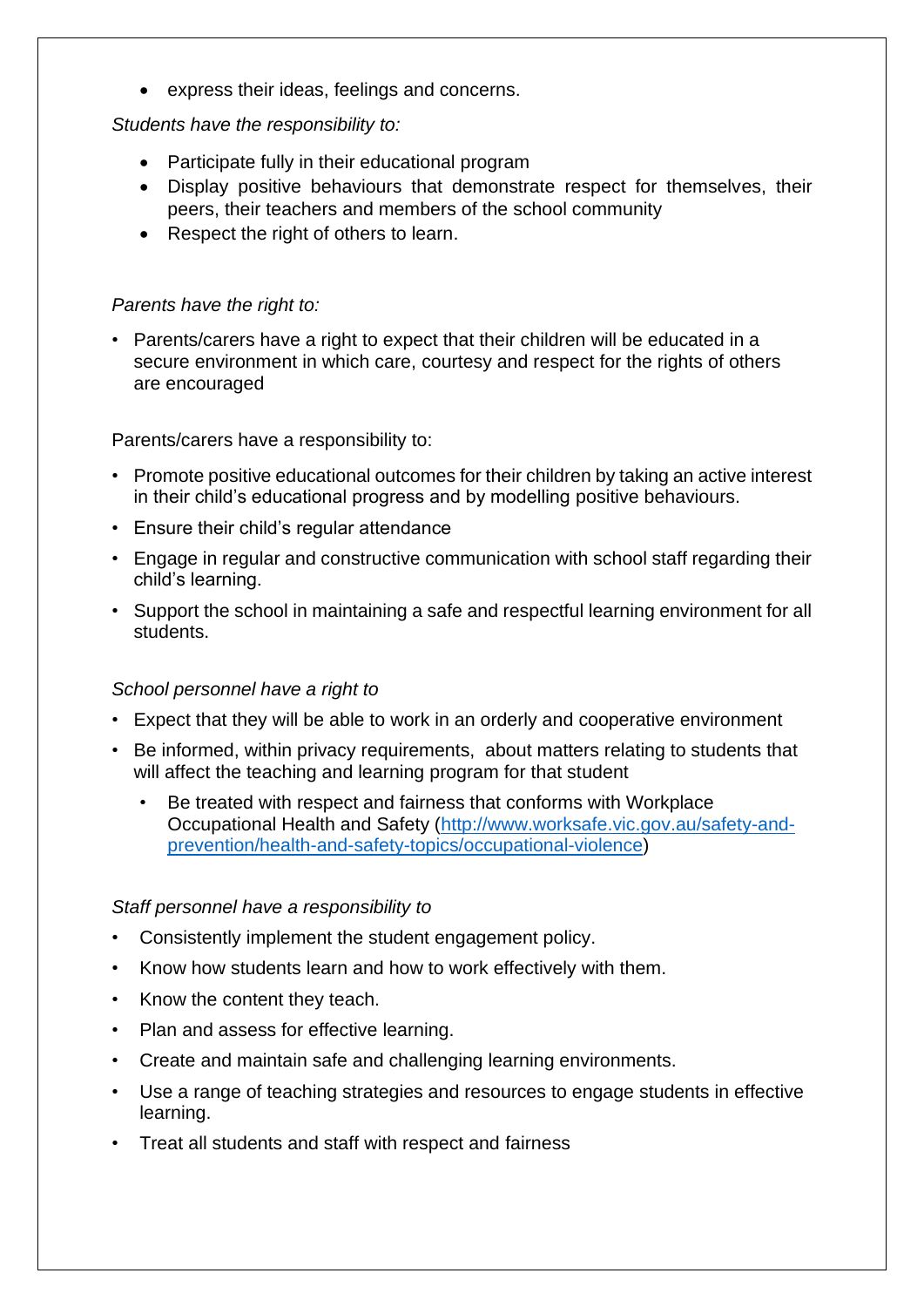## **6. Student behavioural expectations**

Behavioural expectations of students, staff and families are outlined in our *Student Management Policy.* Behavioural expectations of students are outline in our *Statement of Student Expectations.* Student bullying behaviour will be responded to consistently with Trafalgar High School's *Bullying policy*.

# **7. Engaging with families**

Trafalgar High School values the input of parents and carers, and we will strive to support families to engage in their child's learning and build their capacity as active learners. We aim to be partners in learning with parents and carers in our school community.

We work hard to create successful partnerships with parents and carers by:

- Ensuring that all parents have access to our school policies and procedures, available on our school website and Compass
- Maintaining an open, respectful line of communication between parents and staff
- Hosting Parent Teacher Conferences twice a year
- Providing updates and communication via Compass, the newsletter and the school Facebook page
- Providing parent volunteer opportunities so that families can contribute to school activities
- Involving families with homework and other curriculum-related activities
- Involving families in school decision making
- Information evenings, such as Broadening Horizons, Senior School Pathways, Year 12 Information Evening, Year 7 Transition, Camps and other events
- Community events, such as the Art Twilight Market, CFA Boot Sale, Presentation Evening and School Production.
- Coordinating resources and services from the community for families
- Including families in Student Support Groups, and developing individual plans for students.

# **8. Evaluation**

Trafalgar High School will collect data each year to understand the frequency and types of wellbeing issues that are experienced by our students so that we can measure the success or otherwise of our school based strategies and identify emerging trends or needs.

Sources of data that will be assessed on an ongoing basis include:

- Student survey data, such as Attitudes to School Survey Data
- Staff Opinion Survey
- Incidents data
- School reports